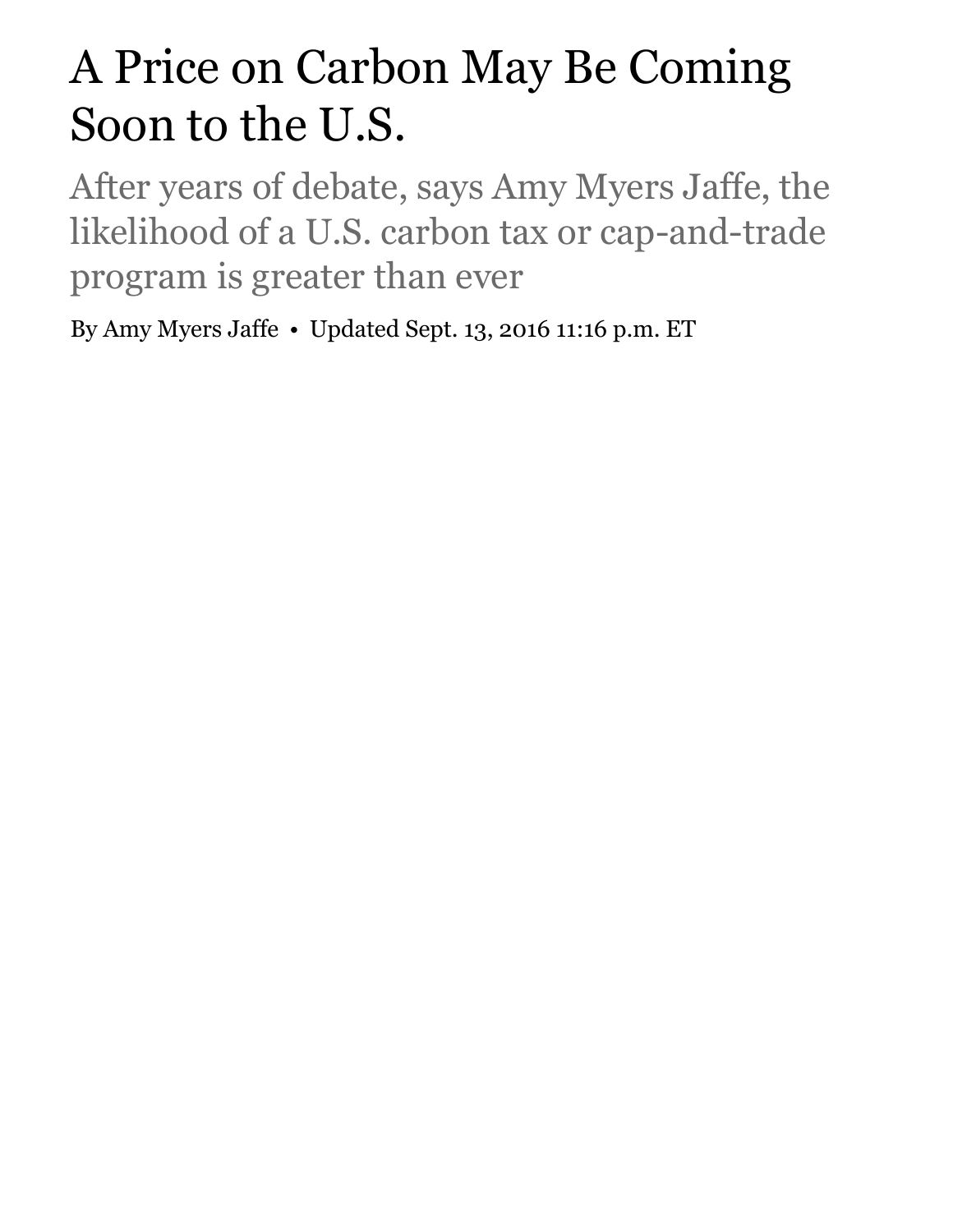

The time for a price on carbon in the U.S. may be coming partly for economic reasons, argues Amy Myers Jaffe. *Illustration: Anastasia Vasilakis for The Wall Street Journal*

For years, U.S. politicians have debated whether to impose a price on carbon. The time may finally have come.

That might seem hard for most people to fathom, given the yearslong, seemingly intractable political deadlock on the issue in the U.S.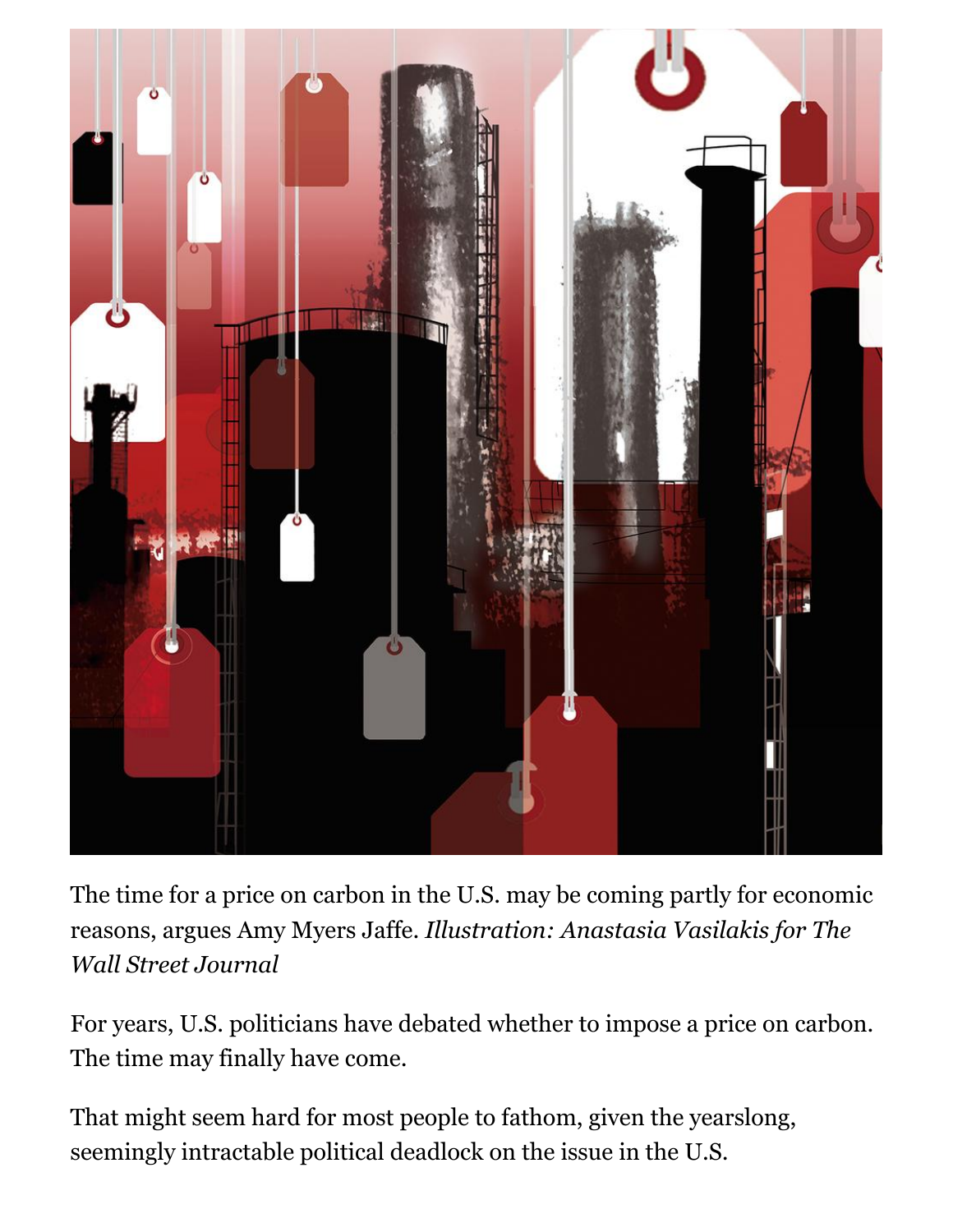But I believe we've reached a tipping point, where a tax on carbon emissions or some other price for emitting the gas is close to inevitable.

## What has changed?

```
\Delta
```
For one thing, the economic rationale for a carbon price is stronger than it ever has been. At the same time, technological advances have made it much cheaper to move away from carbon-emitting technologies, making a carbon price less punitive than it would have been in the past. Meanwhile, one of our biggest global rivals, China, is about to impose a carbon-pricing plan, meaning that the U.S. may not be at a competitive disadvantage if it institutes a similar program.

But the most important reason is that big market players and the investors who back them are changing their minds on the issue—and they're prepared to use their muscle to try to make a carbon price happen. Companies and investors, after all, thrive on transparency and predictability, and they fear that the current state of carbon regulations is too convoluted, making planning difficult and exposing them to risk. They see a price on the emission of carbon as a way to resolve that uncertainty and get some clarity once and for all.

It's impossible, of course, to say precisely when a carbon price will come to pass. Much depends on the politics: It's more likely to happen, for instance, if Hillary Clinton becomes president. But I believe that the momentum has shifted markedly in the direction of a price, and that the pressure will be hard for legislators to resist in the next few years.

## **A history of standoffs**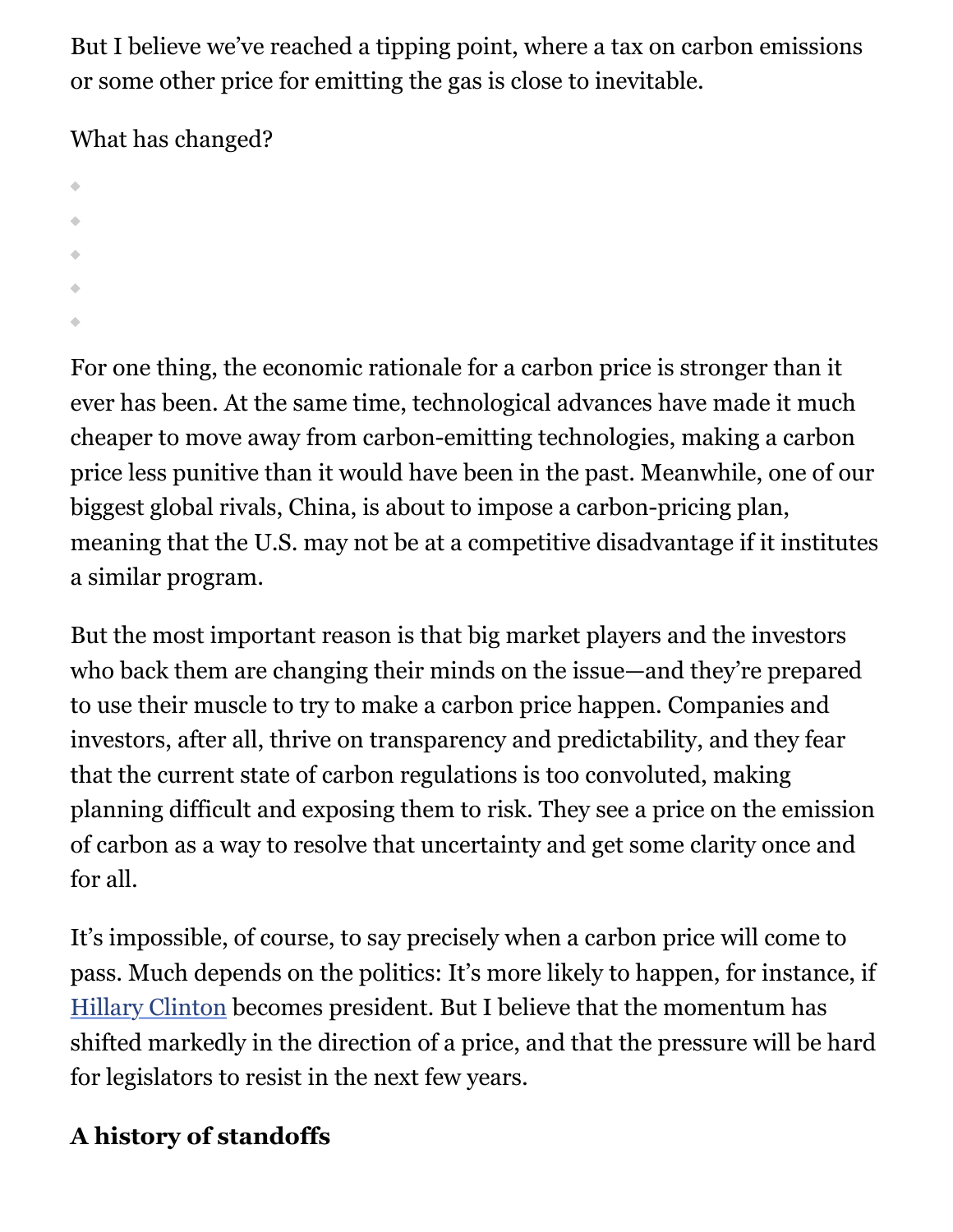For years, the U.S. and other nations have been struggling to find the best way to regulate carbon emissions. Scientists link accumulations of carbon in the Earth's atmosphere to dangerous changes taking place in the world's climate.

In December, the U.S. and 194 other nations reached a landmark global accord to reduce carbon emissions to limit global warming to 2 degrees Celsius (3.6 degrees Fahrenheit). But agreeing on how to do that has proved difficult, since carbon is emitted in almost every aspect of economic activity, most notably in the use of fossil fuels for energy and in the production of such building materials as cement and steel.

A carbon price can be achieved in a number of different ways. A carbon tax involves companies paying for every ton of carbon they emit. Under another plan, cap and trade, companies must buy from a fixed pool of permits to emit carbon, which they can then trade with other companies on a market. In a cap-and-trade system, government can distribute some permits free of charge to targeted industries to ease the transition.

Proponents argue that some sort of carbon price is needed because emissions have costs—such as rising sea levels caused by climate change—that aren't borne by the carbon-emitting companies. Putting a price on carbon would reflect the true impact of carbon emissions on the world, proponents argue, and spur companies to make more economically efficient decisions regarding their use of fossil fuels, particularly spurring greater use of renewable energy sources.

Having a carbon price, in other words, would allow the free market to do its best work.

Opponents argue that putting a price on carbon is too complex to implement and is bound to be plagued with problems. They point out that Europe's emissions-trading program is struggling with a number of issues—for instance, the program distributed too many permits to companies at the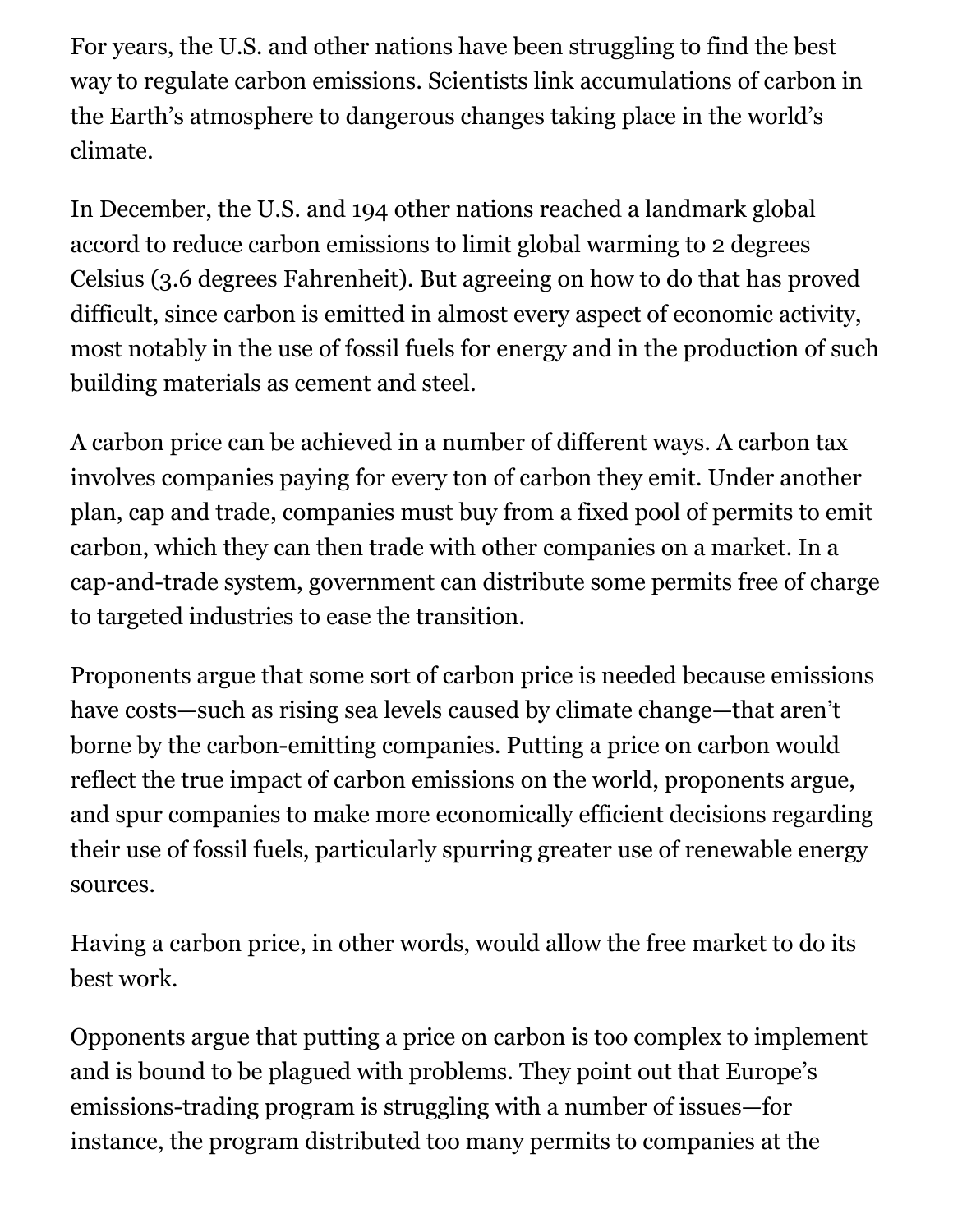#### **Pricing Power**

The number of regional, national and subnational carbon-pricing programs in place world-wide, and the percentage of global greenhouse-gas emissions covered. China's plan to implement a cap-and-trade system next year would raise the share of emissions subject to a pricing program to nearly a quarter of the global total.



Note: Figures are as of Dec. 31 of each year, and figures for 2016 and 2017 are projections. Emissions are given as a share of global greenhouse-gas emissions in 2012; annual changes in GHG emissions aren't shown. Source: "Carbon Pricing Watch 2016," World Bank and Ecofys THE WALL STREET JOURNAL.

ENLARGE

outset, which then overly depressed prices for permits on the market, especially now in light of Europe's sluggish economy.

Opponents also contend that requiring companies to pay to emit carbon could harm economic growth and that U.S. emissions reductions could prove meaningless if emissions from other countries are still high enough to cause global climate damage. Countries with a carbon price could also be disadvantaged in global trade if other large economies don't follow suit.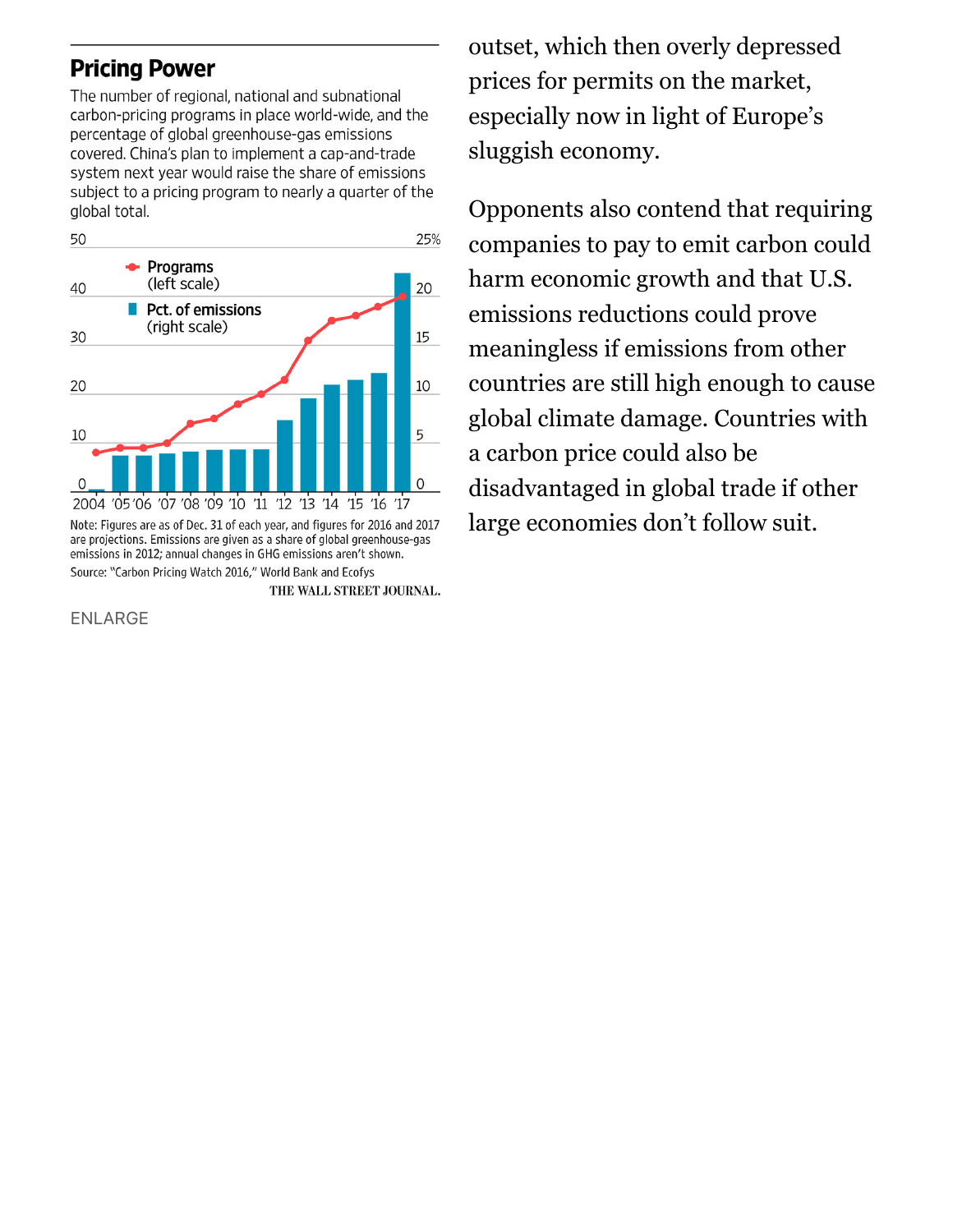# **The Cap-and-Trade Approach to Pricing Carbon**

Cap-and-trade systems and carbon taxes put a price on carbon in different ways. Here's how cap-and-trade, the more common of the two approaches, works:

Laws or regulations cap the amount of carbon-dioxide emissions allowed from sectors of the economy or the whole economy.

The government auctions allowances (permits to emit carbon) or distributes them free of charge. The total amount of carbon emissions permitted under the allowances matches the cap on emissions.

Every source of emissions subject to the cap (such as power plants or refineries) must hold allowances equal to the emissions they produce.

**Once these entities** have allowances. they can buy and sell them freely among themselves. Supply and demand determines the price of allowances (also known as the carbon price).

**Because the allowances** are limited and therefore valuable, many of those subject to the cap will try to cut their emissions and reduce the number of allowances they need, selling the rest. Those who find it less costly to buy more allowances than reduce emissions can do so.

The emissions cap can be lowered on a regular annual schedule, giving companies time and incentive to continue innovating and reducing emissions.

Source: Union of Concerned Scientists

**Setting the Caps** 





THE WALL STREET JOURNAL.

For years, this has largely been a theoretical debate, with the politics of imposing a carbon tax too daunting for many countries, including the U.S. Instead, they have focused on reducing fossil-fuel use, and thereby carbon emissions, through promotion of low-carbon, renewable energy and energyefficiency standards for industry, government and personal automobiles.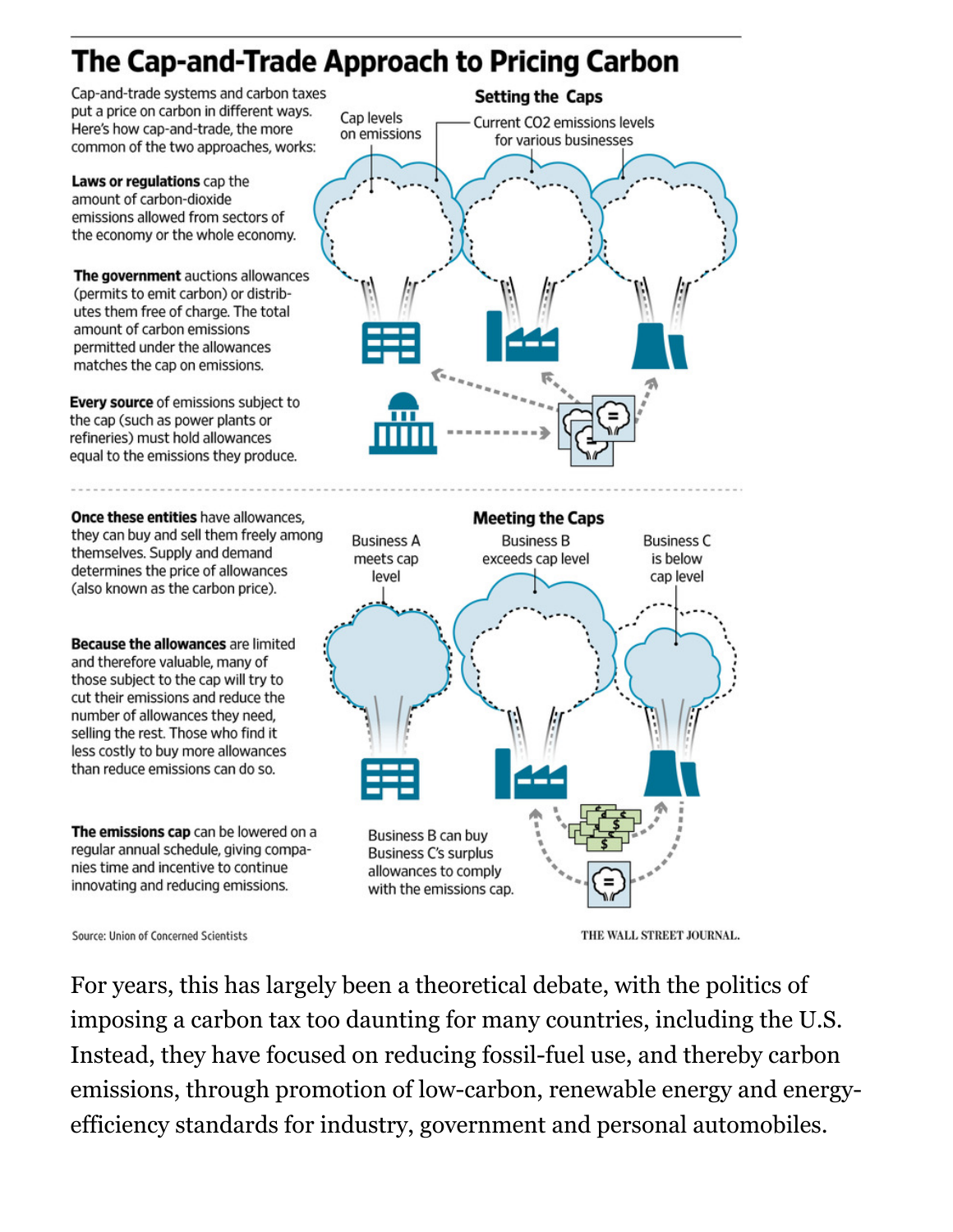Now, though, there are forces at work that smash old arguments against carbon pricing and make a change much more likely.

## **A de facto price**

For starters, the economic argument for a price on carbon is getting more compelling, as fears grow that a carbon-related event could pose an increasing threat to the economy. Without a transparent, unified market value on carbon, there is no way to determine or offset the full extent of the risk, or to know when a risk could arise. Guessing at that value means that an unexpected trigger event—such as a flight from stocks of companies that depend on carbon-based assets, or a steep drop in the price of carbon-based assets—could create a shock that cascades through the economy.

A price on carbon is also likely because there is *already* a de facto price on carbon, and energy companies have already accepted it as part of the cost of doing business—so accepting an official cost isn't a huge leap to make.

The de facto price comes from a web of regulations at the federal and state levels. We say utilities must use renewable energy. Or cars must meet higher miles-per-gallon targets. Or the methane from a shale well cannot be vented or flared. California, meanwhile, has created an outright cap-and-trade system. (A vote to extend the system past 2020 failed in the Legislature last week, but new, harsher climate rules might give the extension a better chance to pass next year.)

The cost of complying with all these regulations amounts to a "shadow" carbon price that companies must pay, whether they call it a tax or not, and they are already baking it into their calculations. From my research and interviews, for instance, I estimate that oil companies assume a long-run carbon price of \$40 to \$80 a ton on their carbon emissions when weighing a new oil-field development. If the project won't return 15% under those conditions, it doesn't get the green light.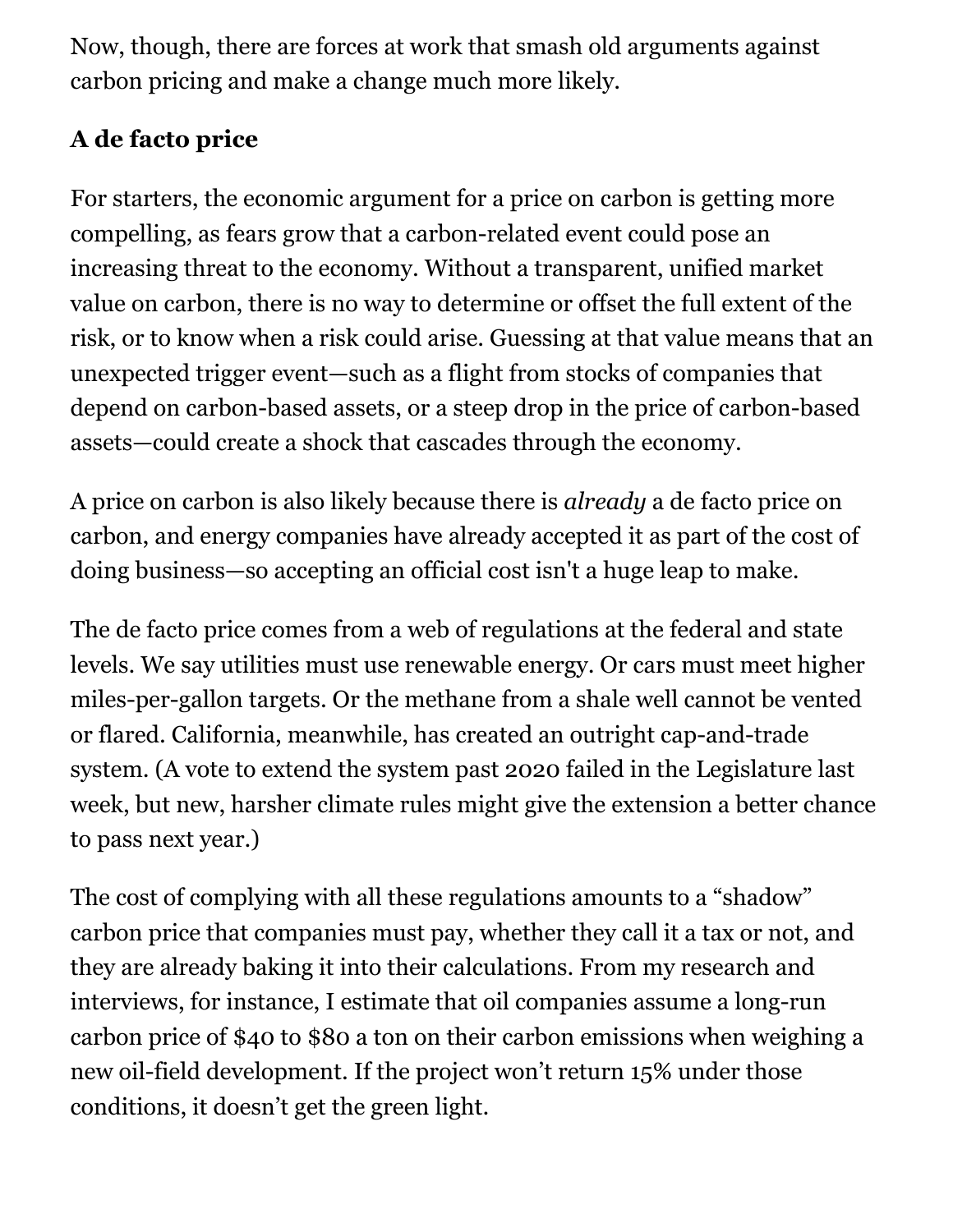In addition, other major U.S. trading partners have priced carbon, and so Americans already pay for carbon in goods from those countries, which include European Union countries, Japan and South Korea.

Meanwhile, the cost of technology that helps companies comply with those regulations and cut emissions has fallen drastically—and is much less burdensome than critics used to claim. The cost of solar panels, for example, has dropped by more than 70% since 2009 and puts the cost of solar power at parity with natural gas in some markets. The cost of battery packs for electric cars or backup solar-energy storage, storing solar power for later use, has declined by 50% or more. The Internet of Things is also enabling efficiency in a manner that is highly cost-effective and accessible.

In addition, the argument that such a climate policy would disadvantage the U.S. economy against competitors such as China has lost a lot of its punch. At the recent meetings of the World Economic Forum in Tianjin, China, the host nation announced its intention to launch a nationwide cap-and-trade carbonpricing market. Scholars working on the plan say it will take into account lessons from California's relatively new carbon market and a similar system in the European Union.

Rather than hurt China economically versus the U.S., the cap-and-trade system might arguably promote China's burgeoning but already strong cleantech industry and help it scale up and grab market share, as it has already done with photovoltaic solar panels. That will be a salient precedent for U.S. lawmakers, energy companies and other parties with a stake in carbon pricing and will create a strong incentive to push carbon pricing forward in the U.S.

### **Strong new advocates**

But perhaps the most important reason a carbon price is inevitable is that the big players that used to oppose it—such as utilities, oil companies and institutional investors—have started to back it, and more will follow.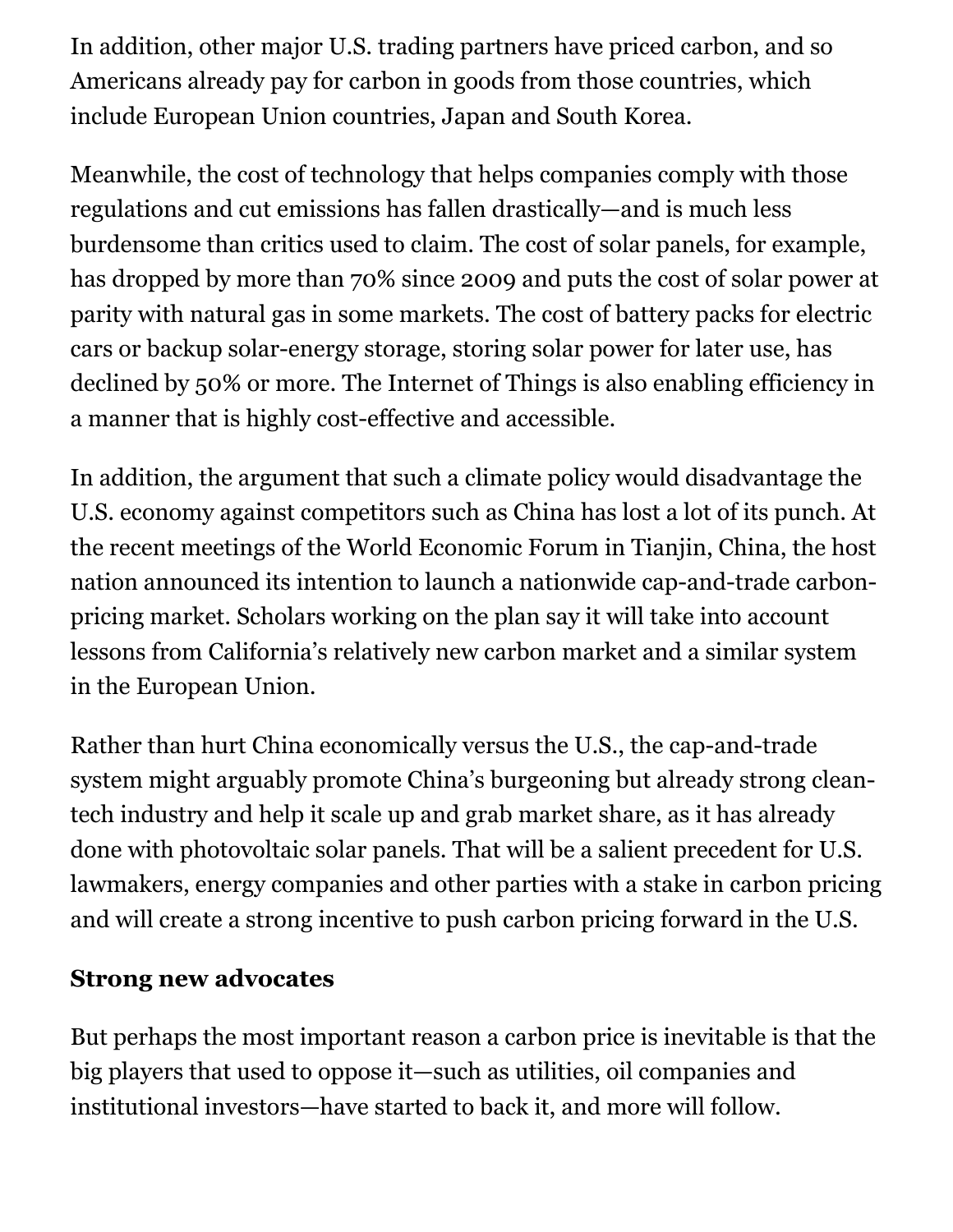### **Something in the Air**

Greenhouse-gas emissions by sector in the U.S.



Source: Enviromental Protection Agency

## **Country Count**

Share of global carbon-dioxide emissions from fossil-fuel combustion and some industrial processes



Source: Carbon Dioxide Information Analysis Center, THE WALL STREET JOURNAL. **U.S. Energy Department** 

ENLARGE

Several oil companies supported the early stages of a failed cap-and-trade bill in 2009. Exxon Mobil Corp. has been actively supporting a revenueneutral carbon tax, saying the industry shouldn't oppose all climate policies and arguing that a carbon tax would be the best way to price carbon. (Exxon says that if carbon policies are going to be put in place, it would prefer a carbon tax that is revenue neutral and that pre-empts all of the "mishmash" of carbon-reducing policies.) Likewise, Total SA has said it is categorically in favor of a price.

What is driving them? A desire for clarity. The current ad hoc nature of carbon rules leads to uncertainty. Because there's no coherent single policy, many of the rules conflict with one another and can change at a moment's notice, so projects that seem like good ideas under today's rules may turn out to be losers under tomorrow's. That uncertainty carries a heavy price,

as companies risk making disastrous investments and institutional investors hold off making bets on the energy sector.

For example, major U.S. utilities have to decide whether to shift into solar energy or continue to put investment into their newer coal plants, including coal plants with carbon capture and storage. Several major U.S. utilities have run afoul of such decision making in recent years with significant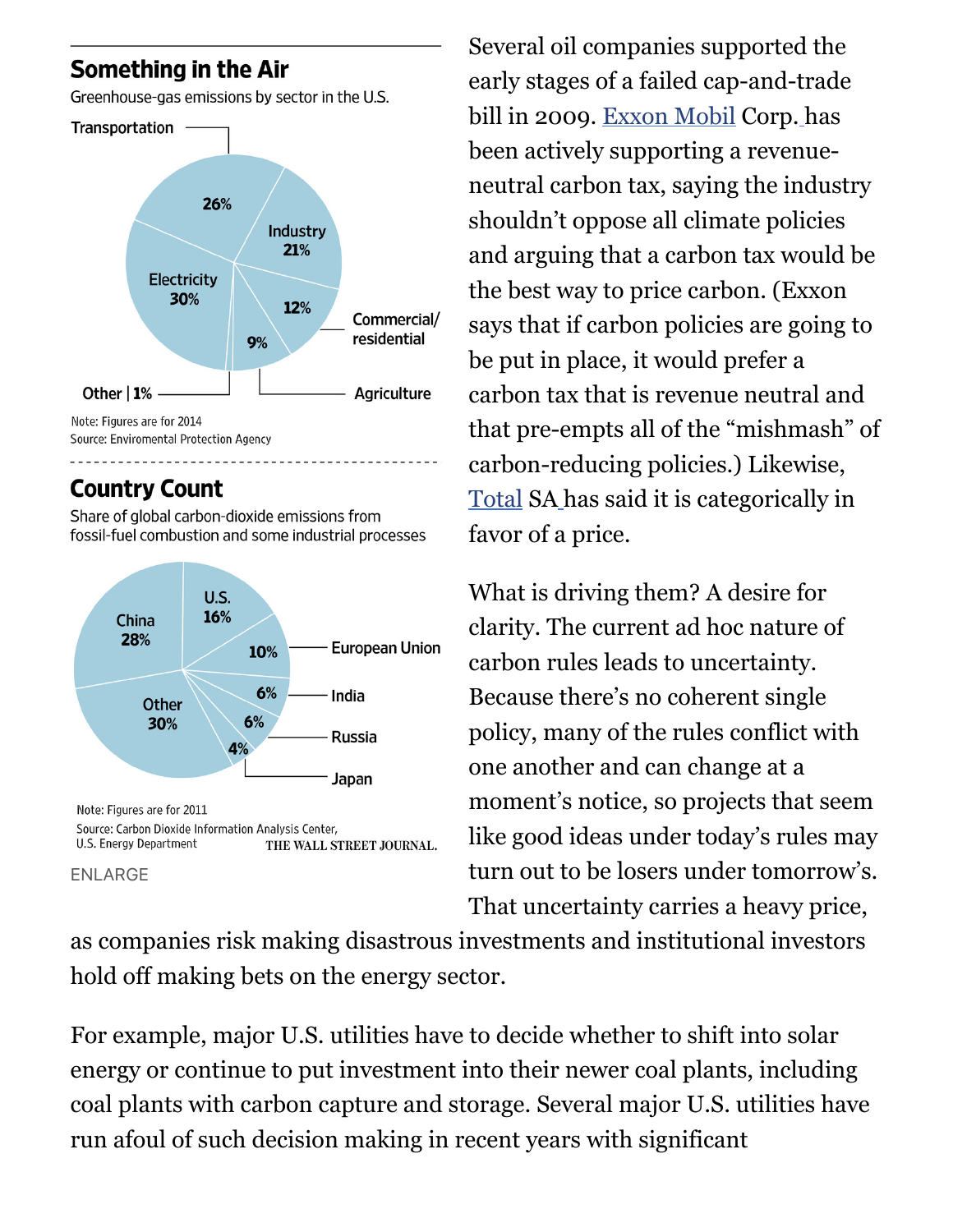consequences to both their share prices and their customers. If these managements had had the benefit of certainty about the price of carbon, the decision about such capital investments and their payoffs would have been clearer. Long-term cash flows would be more predictable, helping shareholders and boards alike to calculate whether the firms could meet return expectations with one kind of fuel versus another. A settled pricing of carbon externalities might also discourage the kind of lawsuits that have dogged capital projects in the Southern U.S. and caused delays that are raising costs to customers.

Regulating carbon differently in different states is also causing costly market inefficiencies by distorting corporate incentives, leading companies to take actions today that may not make sense when a national system arrives. Brands that cater to climate-conscious millennials are taking their headquarters and manufacturing operations out of states that don't have substantial renewable-energy programs to places that do have them. Biofuels made with processes that have lower emissions are being sold to California to cash in on carbon credits, even though they could be used right where they are produced. Electric utilities that have surplus power generated by renewables have no commercial incentive to sell them across state lines, limiting their usefulness and in some cases sacrificing benefits to customers.



*Photo: BLOOMBERG NEWS*

A federal cap-and-trade system would allow utilities to more easily trade pollution rights or renewable energy across state lines. The same is true for a carbon tax since different levels of abatement will come from different states, with the ones that can abate most cheaply doing the most.

The lack of clarity also affects investors and lenders. There are signs that they may shy away from certain segments of the energy sector if they can't make